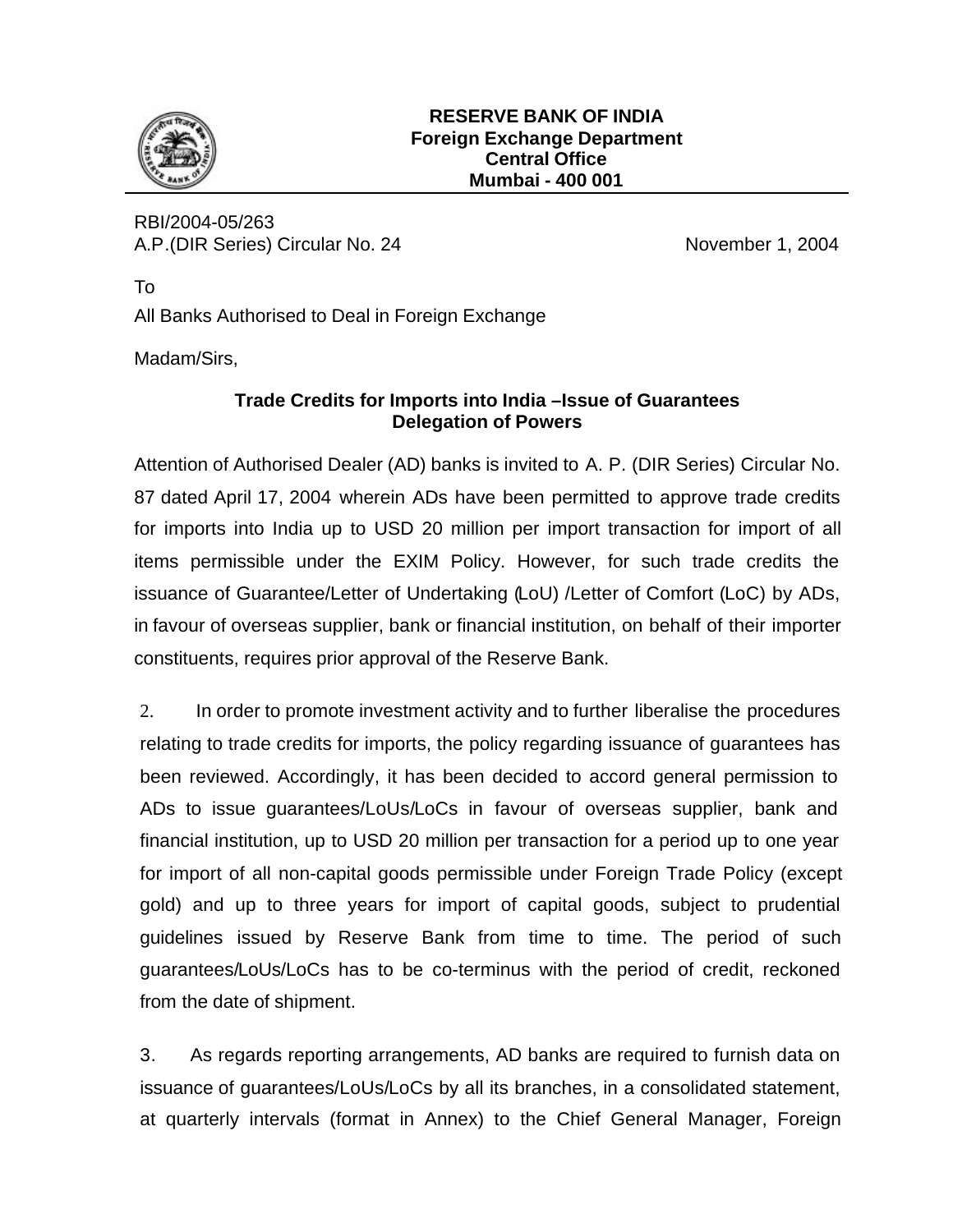Exchange Department, ECB Division, Reserve Bank of India, Central Office Building,  $10^{th}$  floor, Fort, Mumbai – 400 001 (and in MS-Excel file through email to fedcoecbd@rbi.org.in) from December 2004 onwards so as to reach the department not later than  $10^{th}$  of the following month.

4. These amendments to trade credit policy will come into force with immediate effect and will be subject to review from time to time.

5. Necessary amendments to the Foreign Exchange Management (Guarantees) Regulations, 2000 dated May 3, 2000 are being issued separately.

6. Authorised Dealer banks may bring the contents of this circular to the notice of their constituents and customers.

7. The direction contained in this circular has been issued under sections 10(4) and 11(1) of the Foreign Exchange Management Act, 1999 (42 of 1999) and is without prejudice to permissions / approvals, if any, required under any other law.

Yours faithfully,

 **F. R. Joseph Chief General Manager**